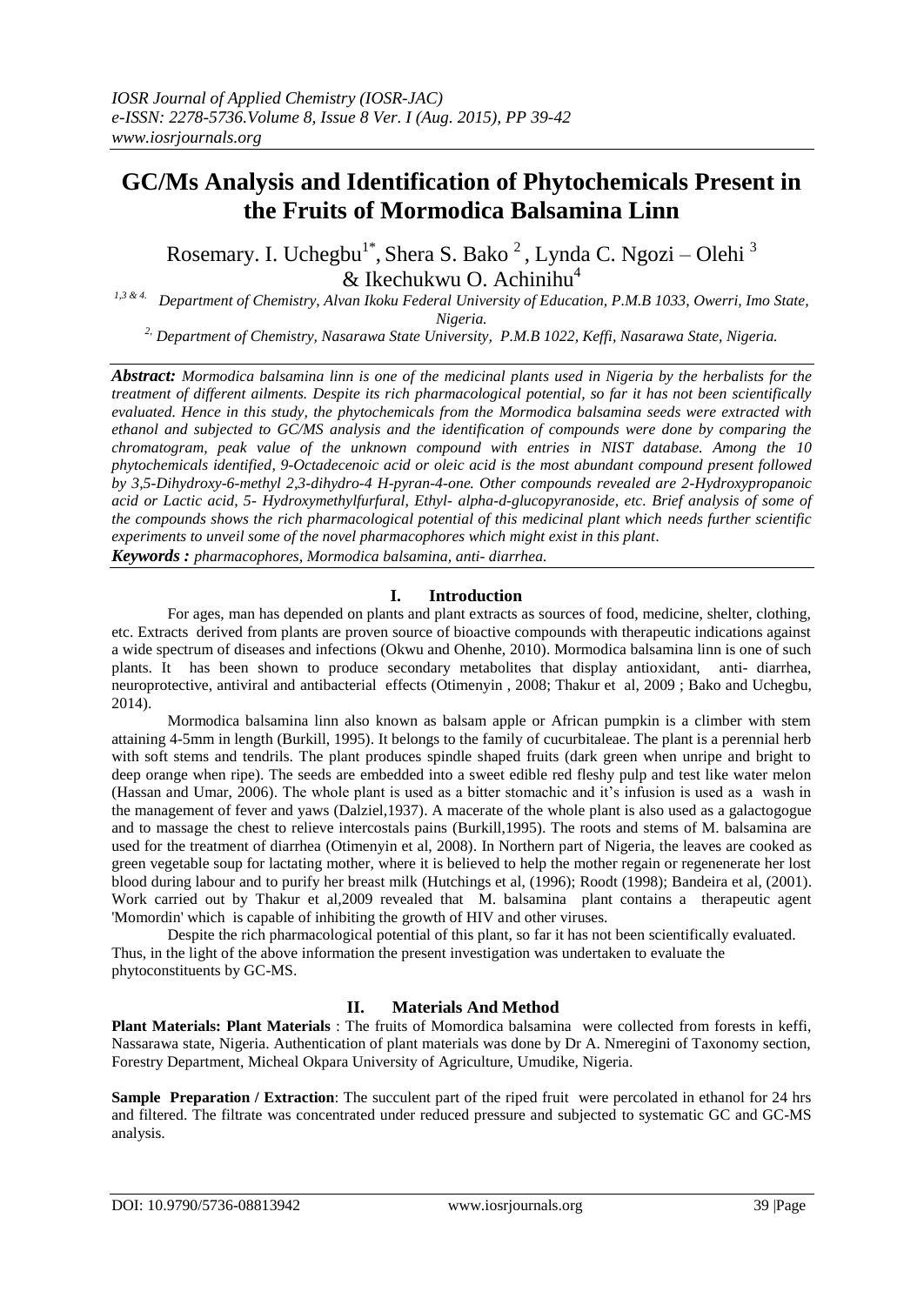## **General Experimental Procedure:**

The GC analysis were carried out in SHIMADZU JAPAN gas chromatography 5890-11 with a fused GC column (OV- 101) coated with polymethyl silicon (0.25nm x 50m) and the conditions were as follows: Temperature programming from 80- 200 $^{\circ}$ C held at 80 $^{\circ}$ Cfor 1 minute, rate 5 $^{\circ}$ C/min and at 200 $^{\circ}$ C for 20 min. FID temperature 300 $^{\circ}$ C, injection temperature of 250 $^{\circ}$ C and carrier gas nitrogen at a flow of 1ml /min, split ratio 1:75. GC- MS analysis was conducted using GCMS- QP 2010 PLUS SHIMADZU JAPAN with injector temperature of  $230^{\circ}\text{C}$  and carrier gas pressure of 100kpa. The column length was 30m with a diameter of 0.25mm and the flow rate of 50ml/min. the elutes were automatically passed into a mass spectrometer with a dictator voltage set at 1.5kv and sampling rate of 0.2 sec. The mass spectrum was also equipped with a computer fed mass spectra data bank. HERMLE Z 233 M-Z centrifuge Germany was used. Reagents and solvents like ethanol, chloroform, diethyl ether, hexane were all analytical grade and were procured from MERCK, GERMANY.

#### **Component Identification:**

Oil components were identified by matching the peaks with Computer Wiley MS libraries and confirmed by comparing mass spectra of the peaks with those from literature (Brillo and Selvakymari, 2006; Okwu and Ighodaro, 2010; Uchegbu et al, 2013).

#### **III. Results and Discussions**

The GC-MS analysis of the oil from ethanol extract of Mormodica balsamia fruit showed ten peaks indicating the presence of ten compounds in the oil. Compound 1 is identified as Lactic acid with molecular formula C<sub>3</sub>H<sub>6</sub>O<sub>3</sub> (m/z 90). It constitutes 14.33% of the oil. The base peak occurred at m/z 45 due to the cleavage of the carboxyl fragment, COOH (m/z 45) from the compound. Compound 2 is 2,5-Dimethyl-4-hydroxy-3 hexanone, the molecular formula is  $C_8H_{16}O_2$  (m/z 144). Its composition is 6.57% of the oil. Compound 3 is pyranone, 3,5-Dihydroxy-6-methyl 2,3-dihyro 4H-pyran-4-one. Its molecular formula is  $C_6H_8O_4$  (m/z 144). It constitutes 16.72% of the oil. Compound 4 is identified as 5-Hydroxymethylfurfural with the molecular formula  $C_6H_6O_3$  (m/z 126). It constitutes 8.96% of the oil. The base peak occurred at m/z 97 accounting for the cleavage of  $C_5H_5O_2$  (m/z 97) from the compound. Compound 5 is ethyl alpha-d-glucopyranoside with molecular formula  $C_8H_{16}O_6$  (m/z 208). Its percentage constituent is 9.85%. compound 7 is an ester, Ethyl palmitate with the molecular formular  $C_{18}H_{36}O_2$  (m/z 284). It constitutes 3.88% of the oil. Compound 6 is a carboxylic acid, palmitic acid, with molecular formula  $C_{16}H_{32}O_2$  (m/z 256). It constitutes 5.37% of the oil. The base peak occurred at m/z due to the detachment of the terminal propyl,  $C_3H_7$  (m/z 43) fragment from the compound. Compound 8 is also a carboxylic acid, oleic acid with molecular formula  $C_{18}H_{34}O_2$ . It is the most abundant compound (19.40%). Compound 9 is Ricinoleic acid with the molecular formula  $C_{18}H_{34}O_3$  (m/z 298). It constitutes 8.06% of the oil. Compound 10 is 3-(Benzoylthio)-2-methylpropanoic acid. Its molecular formula is  $C_{11}H_{12}O_3S$  (m/z 224). The base peak occurred at m/z 105 as a result of detachment of  $C_7H_3O$  (m/z 105) fragment from the compound. It constitutes 6.87% of the oil.

M. balsamina fruits contain high amount of oleic acid. Consumption of oleic acid from food has been associated with a decreased risk of breast cancer and reduction of blood pressure (Teras et al, 2008). n-Hexadecanoic acid was also found to be present in M. balsamina. In India, medicated oils rich in n-Hexadecanoic acid are used in the treatment of rheumatism and inflammation (Aparna et al 2012 and Smolinske and Susan, 1992).The compound, 3,5-Dihydroxy-6-methyl-2,3-dihydro-4H-pyran-4-one (DDMP) which was discovered in the seed extract of Mormodica balsamina linn has been reported to have antimicrobial, antiinflammatory and antiproliferative activity ( Rane - Zab and Anusha Bhaskar, 2012). This DDMP moiety containing soybean saponin has been shown to protect the mouse fibroblasts cells from damage by hydrogen peroxide (Yoshikoshi et al, 1996). DDMP isolated from onion have modulated the activity of NF- κB thereby inducing the apoptotic cell death of cancer cells (Ban et al, 2007, Rajasekaran et al, 2012). Ethyl alpha.-dglucopyranoside also found in the plant has been reported to have antituberculous activity, antioxidant activity, alpha amylase inhibitory activity, hypolipemic activity and anticonvulsant ( Rane – Zab and Anusha 2012). This implies that the fruit of Mormodica balsamina linn can be used to treat oedema, tuberculoses, convulsion and other ailments.

## **IV. Conclusion**

The result of the analysis shows the rich pharmacological potential of this medicinal plant which needs further scientific experiments to unveil some of the novel pharmacophores which might exist in this plant.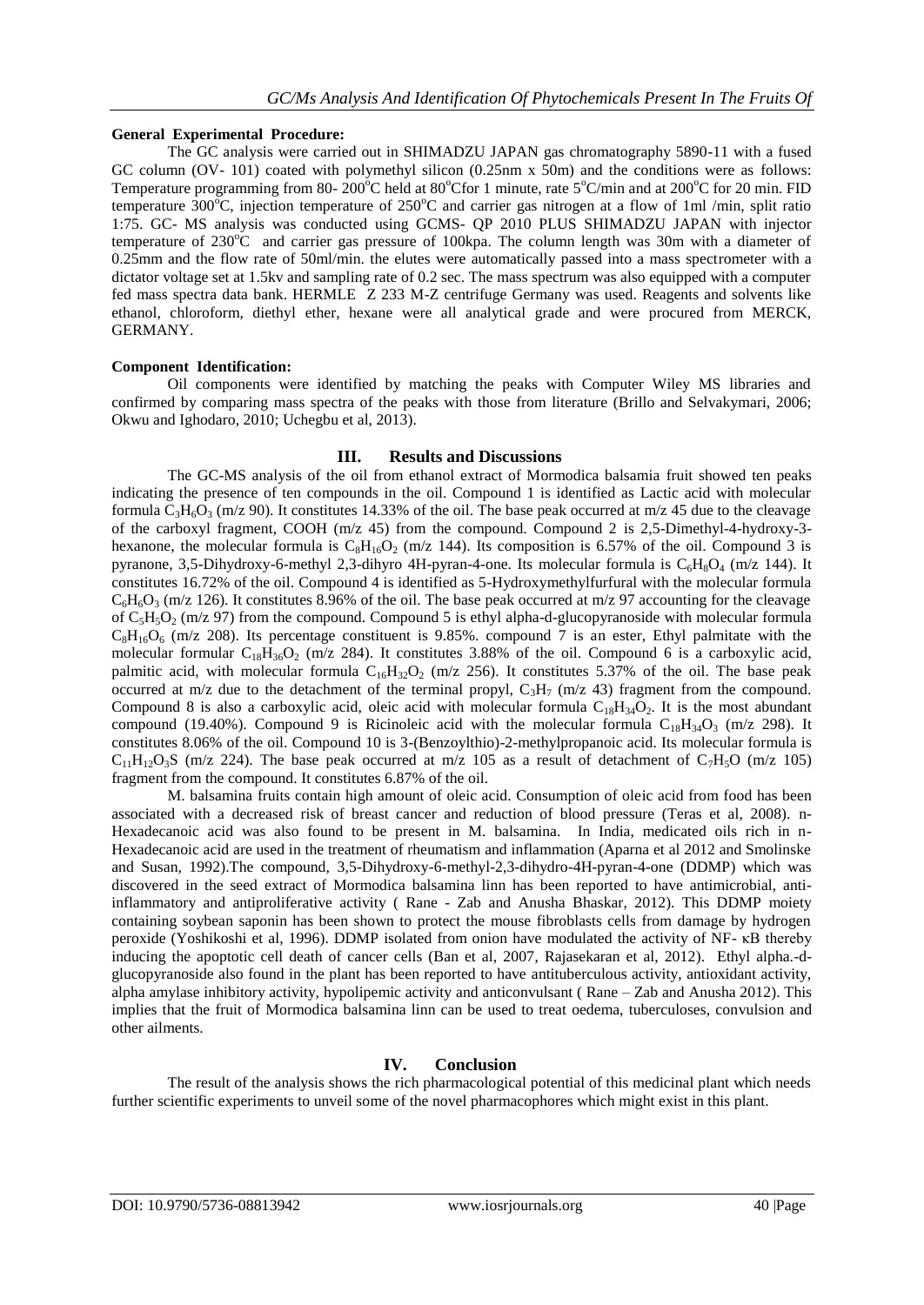| Table 1: GC-MS Analysis of the various Peaks from the fruits of Mormodica balsamina |                                                                        |                       |                    |                                 |                          |                                                                                        |
|-------------------------------------------------------------------------------------|------------------------------------------------------------------------|-----------------------|--------------------|---------------------------------|--------------------------|----------------------------------------------------------------------------------------|
| Chromatogra<br>m peak                                                               | <b>Compound name</b>                                                   | Molecular<br>formular | Molecula<br>r mass | <b>Retention</b><br>Time (mins) | $\frac{0}{0}$<br>content | &.<br><b>Fragment</b><br>peaks<br>aboundance                                           |
|                                                                                     | 2-Hydroxypropanoic acid or<br>Lactic acid                              | $C_3H_6O_3$           | 90                 | 5.392                           | 14.33                    | 27(20%) 29(30%), 45(100%)                                                              |
| $\overline{2}$                                                                      | 2,5-Dimethyl-4-hydroxy-3-<br>hexanone                                  | $C_8H_{16}O_2$        | 144                | 5.992                           | 6.57                     | 41(20%), 43(70%) 73(100%),<br>$87(10\%)$                                               |
| $\overline{3}$                                                                      | 3,5-Dihydroxy-6-methyl<br>2.3-dihydro-4 H-pyran-4-<br>one              | $C_6H_8O_4$           | 144                | 8.750                           | 16.72                    | 43(100%), 58(10%), 73(30%)<br>101(40%), 144(70%)                                       |
| $\overline{4}$                                                                      | 2-furan carboxaldehye,<br>$-5-$<br>(hydroxymethylfurfural              | $C_6H_6O_3$           | 126                | 10.117                          | 8.96                     | 29(20%), 41(70%) 53(10%),<br>69(40%) 97(100%), 109(15%)                                |
| $\overline{\mathcal{L}}$                                                            | $E$ thyl- $\alpha$ -d-glucopyranoside                                  | $C_8H_{16}O_6$        | 208                | 15.600                          | 9.85                     | 42(45%), 60(100%), 73(40%),<br>88(10%)                                                 |
| $\overline{6}$                                                                      | n-Hexadecanoic<br>acid<br>or<br>palmitic                               | $C_{16}H_{32}O_2$     | 256                | 20.125                          | 5.37                     | 27(20%), 41(80%) 60(90%),<br>73(95%) 85(30%), 98(20%)<br>129(30%), 256(50%)            |
| $\overline{\tau}$                                                                   | Hexadecanoic acid, ethyl<br>ester or Ethyl palmitate                   | $C_{18}H_{36}O_2$     | 284                | 20.392                          | 3.88                     | 41(30%), 57(25%) 73(151%),<br>88(100%)<br>$101(50\%)$ ,<br>157(10%), 284(10%)          |
| $\overline{\mathbf{x}}$                                                             | 9-Octadecenoic<br>acid<br>or<br>oleic acid                             | $C_{18}H_{34}O_2$     | 282                | 23.017                          | 19.40                    | 27(15%), 41(80%) 55(100%),<br>$69(70\%)$ , $83(60\%)$ $97(50\%)$ ,<br>98(30%) 264(20%) |
| $\mathbf{o}$                                                                        | 12-Hydroxy-9-<br>(9E)<br>octadecenoic<br>acid<br>or<br>Ricinoleic acid | $C_{18}H_{34}O_3$     | 298                | 24.992                          | 8.06                     | $41(40\%)$ , 55(100%), 69(40%),<br>82(30%) 97(50%), 124(30%),<br>166(50%), 184(30%)    |
| 10                                                                                  | 3-(Benzoylthio)-2-<br>methylpropanoic acid                             | $C_{11}H_{12}O_3S$    | 224                | 26.200                          | 6.87                     | 77(40%)<br>$51(10\%)$ ,<br>105(100%)tt6                                                |



[1] 2-Hydroxypropanoic

acid (Lactic acid)



[2] 2,5-Dimethyl-4hydroxy-3-hexanone



[3] 3,5-Dihydroxy-6-methyl-2,3-dihydro-4H-pyran-4-one



 $[4]$ 

5-Hydroxymethylfurfural





[5] Ethyl α-D-glycopyranoside





[9] (9t) -12-Hydroxy-9-Octadecenoic acid (or) Ricinoleic acid



[8] 9-Octadececenoic acid (or Oleic acid)



-2-methylpropanoic acid

**Fig. 2:** Structures of the compounds from GC-MS Analysis of the oil from Mormodica balsamina fruits.

 $\overline{O}$